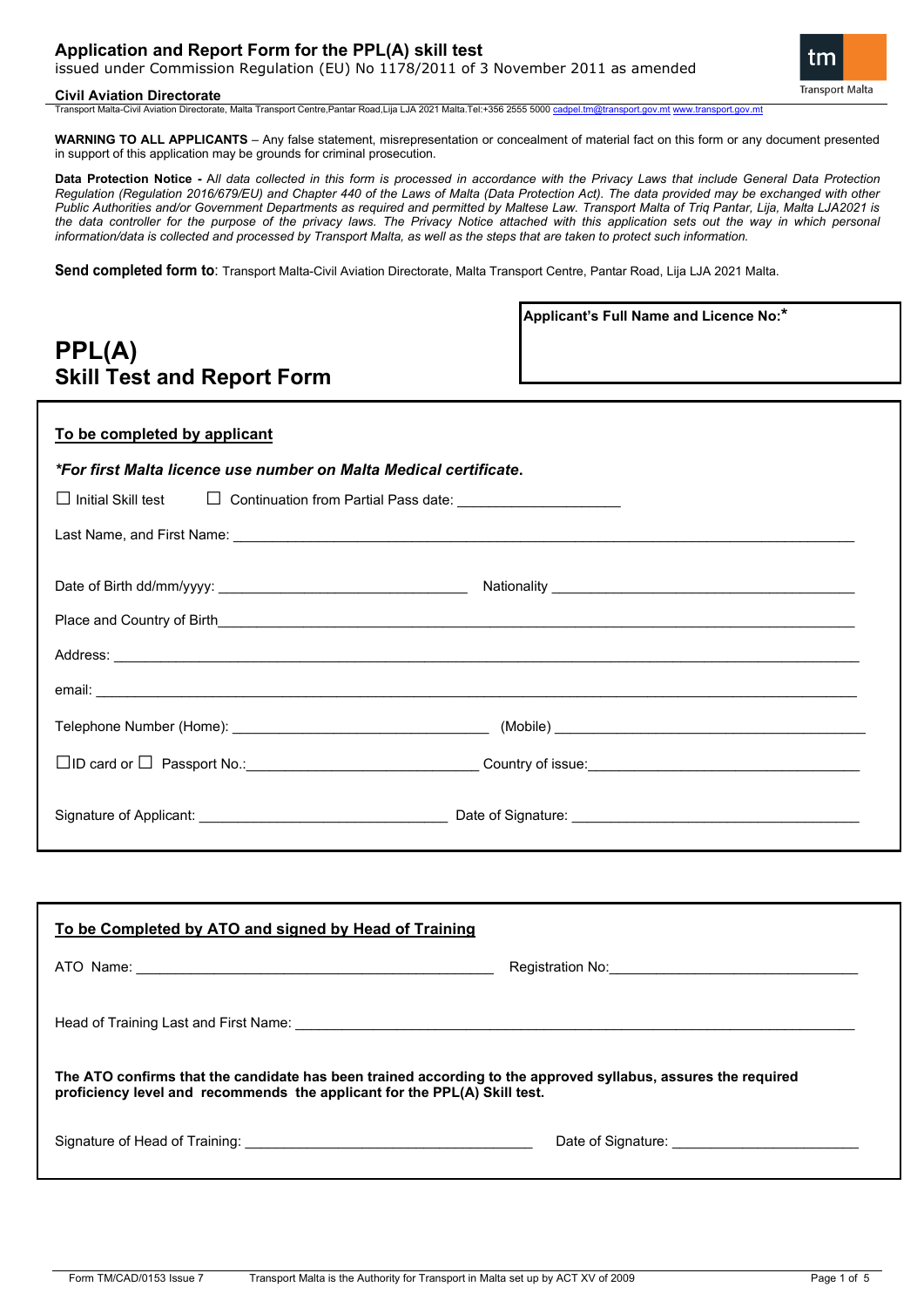\_\_**Application and Report Form for the PPL(A) Skill test**<br>Transport Malta-Civil Aviation Directorate, Malta Transport Centre,Pantar Road,Lija LJA 2021 Malta.Tel:+356 2555 5000 <u>[cadpel.tm@transport.gov.mt](mailto:cadpel.tm@transport.gov.mt)</u> <u>www.transport.</u>

## **PPL(A) Skill Test Details of the Flight and Result of the Test**

**Applicant's Full Name and Licence No:\***

| To be Completed by the Examiner                                                           |                        |                                                                                                                          |
|-------------------------------------------------------------------------------------------|------------------------|--------------------------------------------------------------------------------------------------------------------------|
| <b>Details of Flight:</b>                                                                 |                        |                                                                                                                          |
|                                                                                           |                        |                                                                                                                          |
|                                                                                           |                        |                                                                                                                          |
|                                                                                           |                        |                                                                                                                          |
|                                                                                           |                        |                                                                                                                          |
|                                                                                           |                        |                                                                                                                          |
|                                                                                           |                        |                                                                                                                          |
|                                                                                           |                        |                                                                                                                          |
| <b>Result of the test:</b>                                                                |                        |                                                                                                                          |
| $\Box$ FAIL<br>$\Box$ PARTIAL PASS<br>$\sqcup$ PASS                                       | $\Box$ INCOMPLETE TEST |                                                                                                                          |
|                                                                                           |                        |                                                                                                                          |
|                                                                                           |                        |                                                                                                                          |
|                                                                                           |                        |                                                                                                                          |
|                                                                                           |                        | Record reasons why item(s) was failed or test was incomplete. Record training required or recommended if applicable.     |
|                                                                                           |                        |                                                                                                                          |
|                                                                                           |                        |                                                                                                                          |
|                                                                                           |                        |                                                                                                                          |
|                                                                                           |                        |                                                                                                                          |
|                                                                                           |                        |                                                                                                                          |
|                                                                                           |                        | I hereby declare that I have established communication with the applicant without language barriers. I made the          |
|                                                                                           |                        | applicant aware of the consequences of providing incomplete, inaccurate or false information. I verified that the        |
|                                                                                           |                        | applicant complies with the qualification, training and experience requirements in Part FCL. I confirm that all required |
|                                                                                           |                        | manoeuvres and exercises have been completed, as well as the verbal theoretical examination, where applicable. I also    |
|                                                                                           |                        | declare that I have reviewed and applied the national procedures and requirements of the applicant's competent           |
| authority contained in version (insert document version as published on the EASA website) |                        |                                                                                                                          |
|                                                                                           |                        | of the Examiner Differences Document.                                                                                    |
|                                                                                           |                        |                                                                                                                          |
|                                                                                           |                        |                                                                                                                          |
| Signature of Examiner:                                                                    |                        | Date of Signature:                                                                                                       |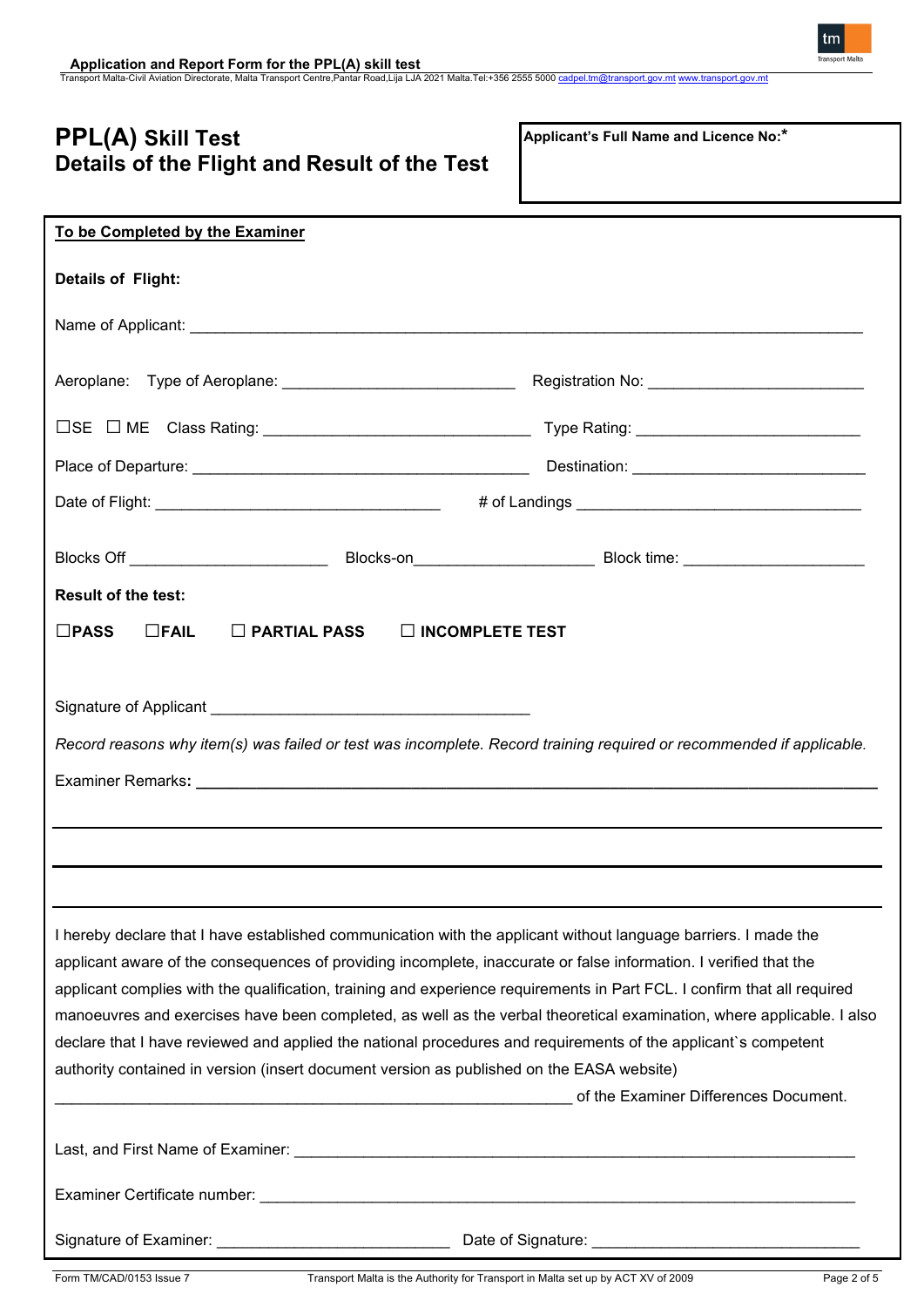\_\_**Application and Report Form for the PPL(A) Skill test**<br>Transport Malta-Civil Aviation Directorate, Malta Transport Centre,Pantar Road,Lija LJA 2021 Malta.Tel:+356 2555 5000 <u>[cadpel.tm@transport.gov.mt](mailto:cadpel.tm@transport.gov.mt)</u> <u>www.transport.</u>

# **PPL(A) Skill Test**

Ī

**Applicant's Full Name and Licence No:\***

|                                                                                                                                                                                                             | Flight Examiners should be guided by the information in relevant PEL notice.                                                 |                          |       |
|-------------------------------------------------------------------------------------------------------------------------------------------------------------------------------------------------------------|------------------------------------------------------------------------------------------------------------------------------|--------------------------|-------|
| Use of checklist, airmanship, control of aeroplane by external visual reference, anti/de-<br>Attempt $\square$ 1 / $\square$ 2<br>icing procedures, etc. applies in all sections. Enter FE initials or FAIL |                                                                                                                              |                          |       |
|                                                                                                                                                                                                             | <b>SECTION 1 PRE-FLIGHT OPERATIONS AND DEPARTURE</b>                                                                         | <b>FE Initials/FAIL:</b> | Date: |
| a                                                                                                                                                                                                           | Pre-flight documentation, NOTAM and weather briefing                                                                         |                          |       |
| b                                                                                                                                                                                                           | Mass and balance and performance calculation                                                                                 |                          |       |
| c                                                                                                                                                                                                           | Aeroplane inspection and servicing                                                                                           |                          |       |
| d                                                                                                                                                                                                           | Engine starting and after starting procedures                                                                                |                          |       |
| е                                                                                                                                                                                                           | Taxiing and aerodrome procedures, pre take-off procedures                                                                    |                          |       |
| f                                                                                                                                                                                                           | Take-off and after take-off checks                                                                                           |                          |       |
| g                                                                                                                                                                                                           | Aerodrome departure procedures                                                                                               |                          |       |
| h                                                                                                                                                                                                           | ATC compliance and R/T procedures                                                                                            |                          |       |
|                                                                                                                                                                                                             | <b>SECTION 2 GENERAL AIRWORK</b>                                                                                             | <b>FE Initials/FAIL:</b> | Date: |
| a                                                                                                                                                                                                           | ATC compliance and R/T procedures                                                                                            |                          |       |
| b                                                                                                                                                                                                           | Straight and level flight, with speed changes                                                                                |                          |       |
| c                                                                                                                                                                                                           | Climbing:<br>i. best rate of climb;                                                                                          |                          |       |
|                                                                                                                                                                                                             | ii. climbing turns;                                                                                                          |                          |       |
|                                                                                                                                                                                                             | iii. levelling off.                                                                                                          |                          |       |
| d                                                                                                                                                                                                           | Medium (30° bank) turns                                                                                                      |                          |       |
| е                                                                                                                                                                                                           | Steep (45° bank) turns (including recognition and recovery from a spiral dive)                                               |                          |       |
|                                                                                                                                                                                                             | Flight at critically low airspeed with and without flaps                                                                     |                          |       |
| g                                                                                                                                                                                                           | Stalling:                                                                                                                    |                          |       |
|                                                                                                                                                                                                             | i. clean stall and recover with power;<br>ii. approach to stall descending turn with bank angle 20°, approach configuration; |                          |       |
|                                                                                                                                                                                                             | iii. approach to stall in landing configuration.                                                                             |                          |       |
| h                                                                                                                                                                                                           | Descending:                                                                                                                  |                          |       |
|                                                                                                                                                                                                             | i. with and without power;                                                                                                   |                          |       |
|                                                                                                                                                                                                             | ii. descending turns (steep gliding turns);                                                                                  |                          |       |
|                                                                                                                                                                                                             | iii. levelling off.                                                                                                          |                          |       |
|                                                                                                                                                                                                             | <b>SECTION 3 EN-ROUTE PROCEDURES</b>                                                                                         | <b>FE Initials/FAIL:</b> | Date: |
| a                                                                                                                                                                                                           | Flight plan, dead reckoning and map reading                                                                                  |                          |       |
| b                                                                                                                                                                                                           | Maintenance of altitude, heading and speed                                                                                   |                          |       |
| с                                                                                                                                                                                                           | Orientation, timing and revision of ETAs and log keeping                                                                     |                          |       |
| d                                                                                                                                                                                                           | Diversion to alternate aerodrome (planning and implementation)                                                               |                          |       |
| е                                                                                                                                                                                                           | Use of radio navigation aids                                                                                                 |                          |       |
| f                                                                                                                                                                                                           | Basic instrument flying check (180° turn in simulated IMC)                                                                   |                          |       |
| g                                                                                                                                                                                                           | Flight management (checks, fuel systems and carburettor icing, etc.)                                                         |                          |       |
| h                                                                                                                                                                                                           | ATC compliance and R/T procedures<br><b>SECTION 4 APPROACH AND LANDING PROCEDURES</b>                                        | <b>FE Initials/FAIL:</b> | Date: |
|                                                                                                                                                                                                             | Aerodrome arrival procedures                                                                                                 |                          |       |
| a<br>b                                                                                                                                                                                                      | * Precision landing (short field landing), cross wind, if suitable conditions available                                      |                          |       |
| с                                                                                                                                                                                                           | * Flapless landing                                                                                                           |                          |       |
| d                                                                                                                                                                                                           | * Approach to landing with idle power (SINGLE ENGINE ONLY)                                                                   |                          |       |
| е                                                                                                                                                                                                           | Touch and go                                                                                                                 |                          |       |
| f                                                                                                                                                                                                           | Go-around from low height                                                                                                    |                          |       |
| g                                                                                                                                                                                                           | ATC compliance and R/T procedures                                                                                            |                          |       |
| h.                                                                                                                                                                                                          | Actions after flight                                                                                                         |                          |       |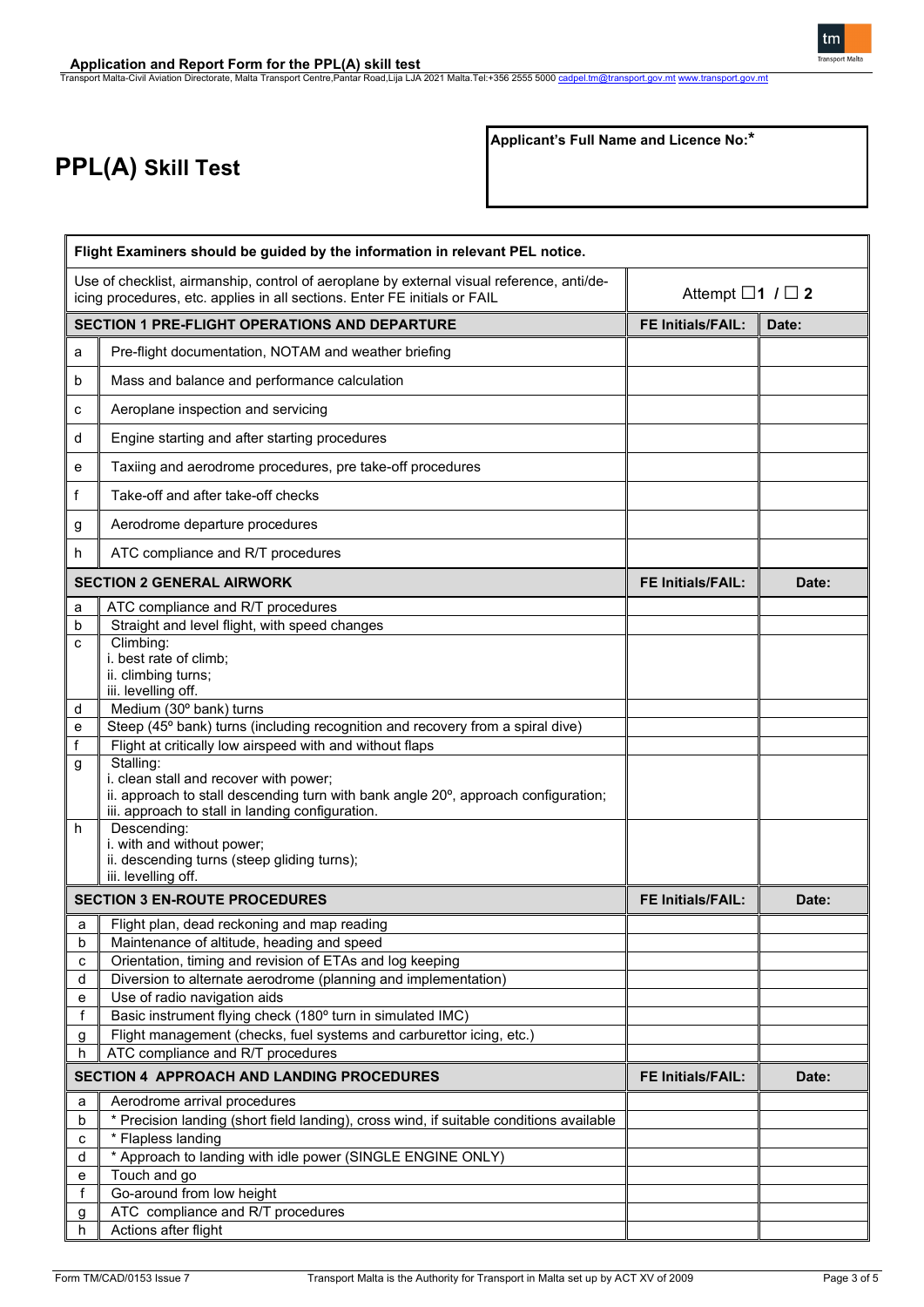Road, Lija LJA 2021 Malta.Tel:+356 2555 5000

## **PPL(A) Skill Test**

**Applicant's Full Name and Licence No:\***

|   | <b>SECTION 5 ABNORMAL AND EMERGENCY PROCEDURES</b>                                                                                                                                                                                                             | <b>FE Initials/FAIL:</b> | Date: |
|---|----------------------------------------------------------------------------------------------------------------------------------------------------------------------------------------------------------------------------------------------------------------|--------------------------|-------|
|   | This section may be combined with sections 1 through 4.                                                                                                                                                                                                        |                          |       |
| а | Simulated engine failure after take-off (SE only)                                                                                                                                                                                                              |                          |       |
| b | * Simulated forced landing (SE only)                                                                                                                                                                                                                           |                          |       |
| C | Simulated precautionary landing (SE only)                                                                                                                                                                                                                      |                          |       |
| d | Simulated emergencies                                                                                                                                                                                                                                          |                          |       |
| е | Oral questions                                                                                                                                                                                                                                                 |                          |       |
|   | SECTION 6 SIMULATED ASYMMETRIC FLIGHT AND RELEVANT CLASS OR TYPE ITEMS                                                                                                                                                                                         | <b>FE Initials/FAIL:</b> | Date: |
|   | This section may be combined with sections 1 through 5                                                                                                                                                                                                         |                          |       |
| a | Simulated engine failure during take-off (at a safe altitude unless<br>carried out in an FFS)                                                                                                                                                                  |                          |       |
| b | Asymmetric approach and go-around                                                                                                                                                                                                                              |                          |       |
| C | Asymmetric approach and full stop landing                                                                                                                                                                                                                      |                          |       |
| d | Engine shutdown and restart                                                                                                                                                                                                                                    |                          |       |
| e | ATC compliance, R/T procedures or Airmanship                                                                                                                                                                                                                   |                          |       |
| f | As determined by the FE: any relevant items of the<br>class/type rating skill test to include, if applicable:<br>aeroplane systems including handling of auto pilot;<br>ii. operation of pressurisation system;<br>iii. use of de-icing and anti-icing system. |                          |       |
| g | Oral questions                                                                                                                                                                                                                                                 |                          |       |

\* These items may be combined, at the discretion of the FE**.**

#### **Conduct of the Skill test**

(1) Failure in any item of a section will cause the applicant to fail the entire section. Failure in more than 1 section will cause the applicant to fail the entire test. If the applicant fails only 1 section, he/she shall repeat only that section.

(2) When the test needs to be repeated in accordance with (1), failure in any section, including those that have been

passed on a previous attempt, will cause the applicant to fail the entire test.

(3) Failure to achieve a pass in all sections of the test in 2 attempts will require further training.

Further training may be required following any failed skill test or part thereof. There should be no limit to the number of skill tests that may be attempted..

If the applicant chooses to terminate a skill test for reasons considered inadequate by the FE, the applicant should retake the entire skill test. If the test is terminated for reasons considered adequate by the FE, only those sections not completed should be tested in a further flight.

Any manoeuvre or procedure of the test may be repeated once by the applicant. The FE may stop the test at any stage if it is considered that the applicant's demonstration of flying skill requires a complete retest.

An applicant should be required to fly the aircraft from a position where the PIC functions can be performed and to carry out the test as if there is no other crew member. Responsibility for the flight should be allocated in accordance with national regulations.

The route to be flown for the navigation test should be chosen by the FE. The route may end at the aerodrome of departure or at another aerodrome. The applicant should be responsible for the flight planning and should ensure that all equipment and documentation for the execution of the flight are on board. The navigation section of the test should have a duration that allows the pilot to demonstrate his/her ability to complete a route with at least three identified waypoints and may, as agreed between the applicant and FE, be flown as a separate test.

An applicant should indicate to the FE the checks and duties carried out, including the identification of radio facilities. Checks should be completed in accordance with the authorised checklist for the aeroplane on which the test is being taken. During pre-flight preparation for the test the applicant should be required to determine power settings and speeds. Performance data for take-off, approach and landing should be calculated by the applicant in compliance with the operations manual or flight manual for the aeroplane used.

The FE will take no part in the operation of the aeroplane except where intervention is necessary in the interests of safety or to avoid unacceptable delay to other traffic.

FLIGHT TEST TOLERANCE

The applicant should demonstrate the ability to:<br>(1) operate the aeroplane within its limitations:

 $(3)$  exercise good judgment and airmanship;

(2) complete all manoeuvres with smoothness and accuracy; (4) apply aeronautical knowledge;

(5) maintain control of the aeroplane at all times in such a manner that the successful outcome of a procedure or manoeuvre is never seriously in doubt.

The following limits are for general guidance. The FE should make allowance for turbulent conditions and the handling qualities and performance of the aeroplane used:

|                                       | (i) normal flight                  | $± 150$ ft                           |
|---------------------------------------|------------------------------------|--------------------------------------|
| $(1)$ height                          | (ii) with simulated engine failure | ± 200 ft (if ME aeroplane is used)   |
| (2) heading or tracking of radio aids | (i) normal flight                  | ± 10°                                |
|                                       | (ii) with simulated engine failure | $\pm$ 15 ° (if ME aeroplane is used) |
|                                       | (i) take-off and approach          | $+15/-5$ knots                       |
| $(3)$ speed                           | (ii) all other flight regimes      | $± 15$ knots                         |